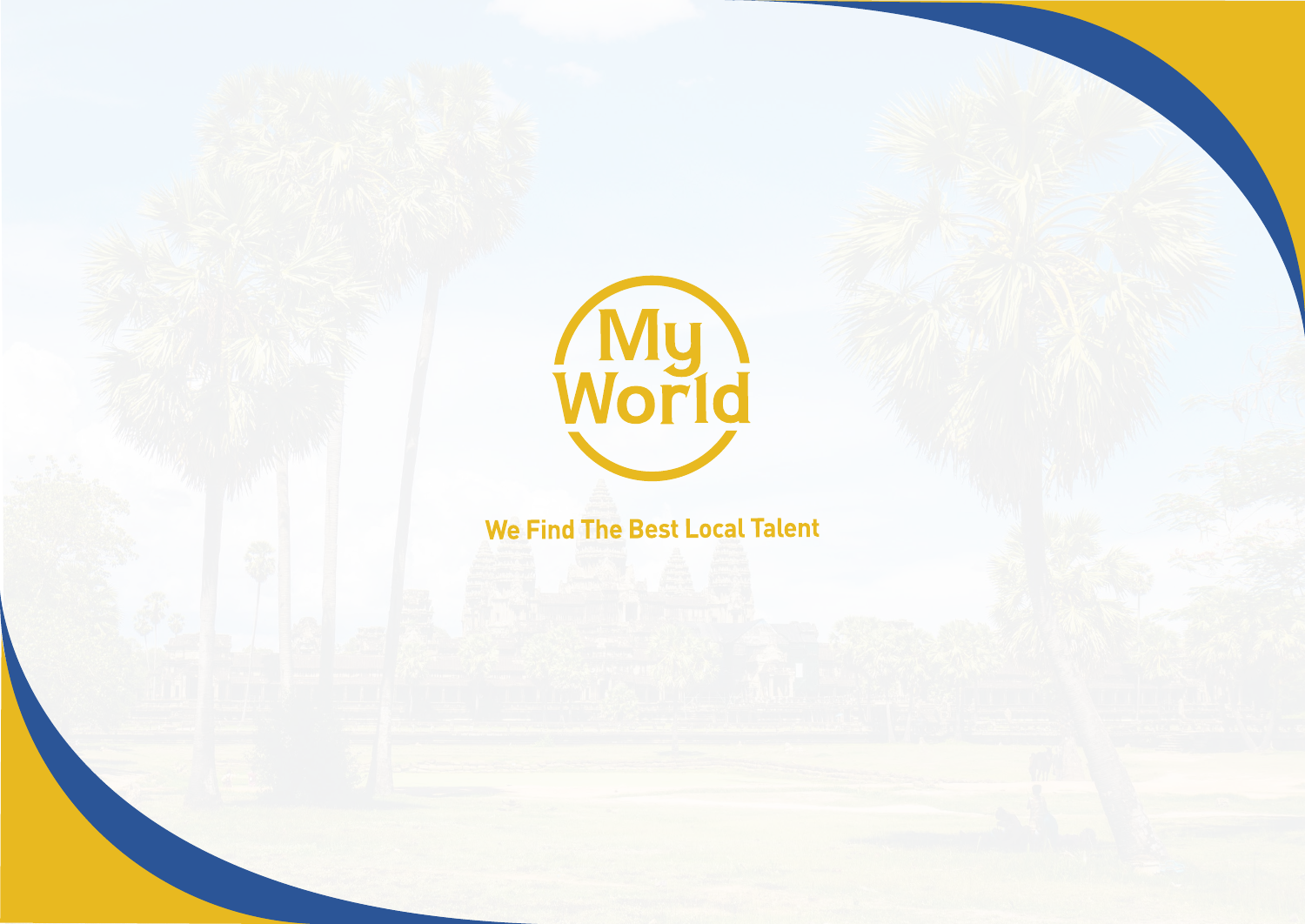- 
- 
- 

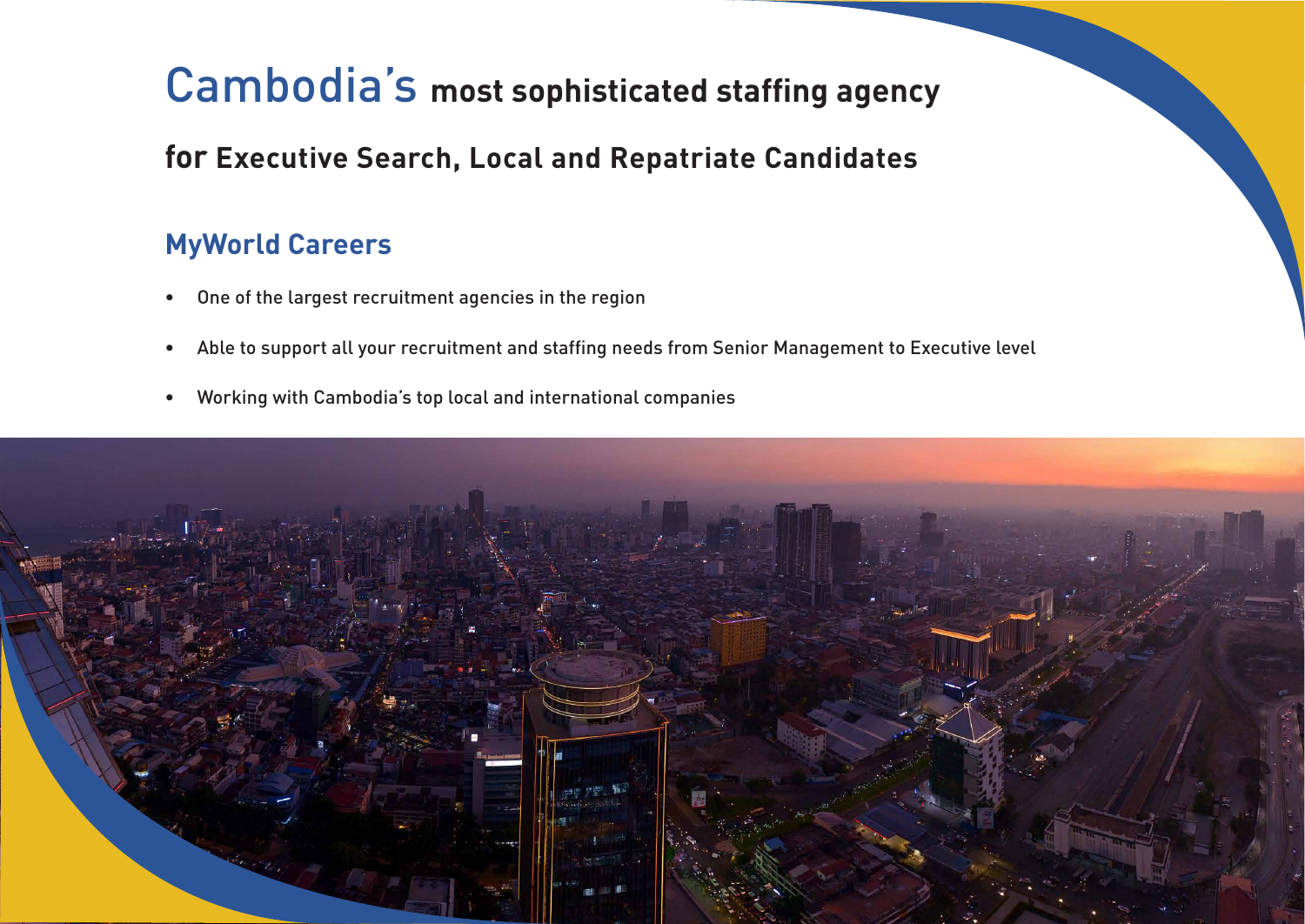# **Why MyWorld?**

We find you the best local talent

- By utilizing our advanced sourcing techniques and strong on ground network. We work with the best repatriates
	- Our brand reputation and regional network of sister companies has given us access to the best and biggest pool of Cambodia nationals wishing to return to Cambodia.

We save our clients' time

to source the right candidates and allows our clients to focus on their core business and let us do the heavy lifting.

- Our experienced consultants understand our clients' requirements better which enables us We offer the best customer service
	- We are recognized by our clients as offering the best customer service in the industry.

# **Our Services**

## **Recruitment Services**

- Executive Search
- Contingency Search

## **Outsourcing Services**

- Payroll Outsourcing
- Contract and Outsourced Staffing Services
- Temporary Staffing Service

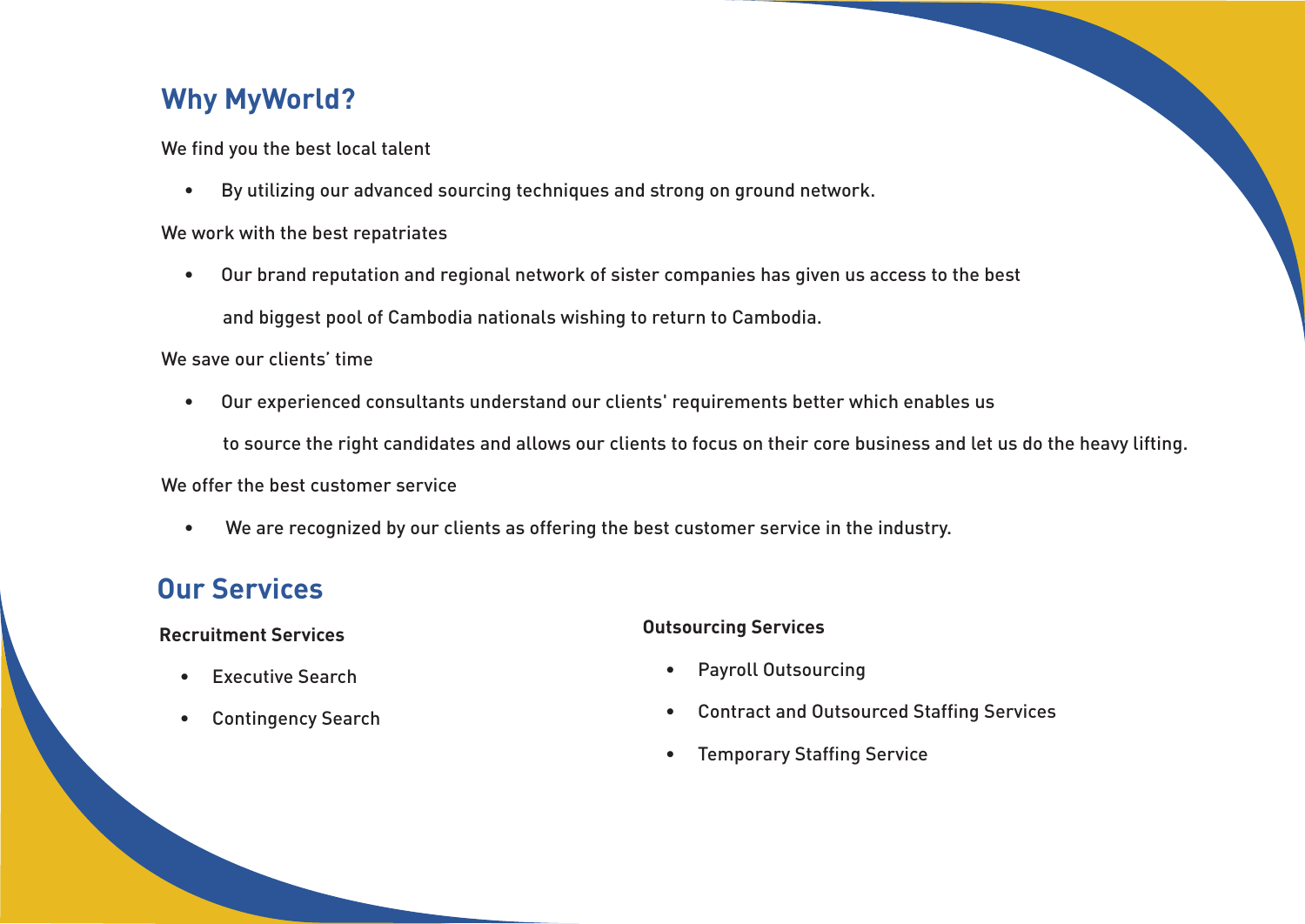# **MyWorld - Recruitment Process**

## MyWorld covers 360 degree recruitment process which includes;

interview